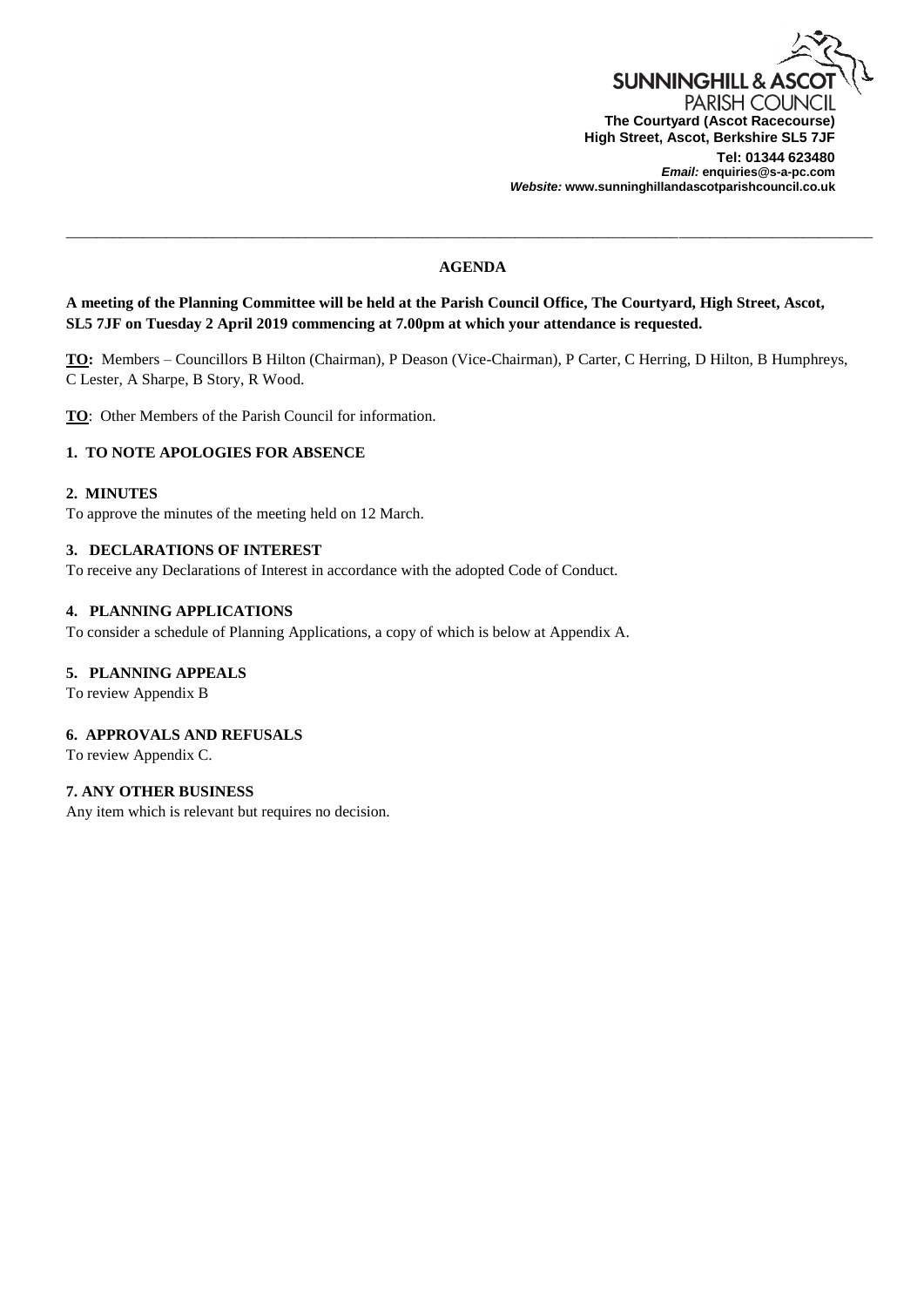# **Agenda Item 4 - Appendix A**

# **NEW APPLICATIONS**

| <b>Application No.</b>                       | <b>Location and Description</b>                                                                                                                                                                                                                                                                                                            |
|----------------------------------------------|--------------------------------------------------------------------------------------------------------------------------------------------------------------------------------------------------------------------------------------------------------------------------------------------------------------------------------------------|
| Covered by TPO)                              | 19/00392 (Works To Trees 8 Wellswood, Ascot SL5 7EA<br>(T1)Oak - deadwood and remove ivy; (T2)Scotts pine - deadwood and remove ivy and (T3)Holly x<br>3 fell. (TPO 73 of 2002)<br><b>Recommendation:</b>                                                                                                                                  |
| 19/00417 (Advertisement)                     | <b>Ascot Racecourse, High Street, Ascot SL5 7JX</b><br>Consent to display 12 x non illuminated totem signs and 1 x non illuminated fence mounted sign<br><b>Recommendation:</b>                                                                                                                                                            |
| 19/00514 (Full)                              | Wynglade, Whynstones Road, Ascot SL5 9HW<br>Two storey side extension with x1 North facing dormer, x2 South facing dormers to facilitate<br>accommodation in roof space and x4 new rooflights<br><b>Recommendation:</b>                                                                                                                    |
| 19/00560 (Full)                              | Telecommunications Mast, West of Car Park 3 And South of High Street Ascot<br>Installation of a 28m high mobicell mast supporting 3no. antennas, 1no. transmission dish and a<br>equipment cabin<br><b>Recommendation:</b>                                                                                                                 |
| 19/00562 (Full)                              | 4 Ranald Court Cottages, The Avenue, Ascot SL5 7NA<br>New vehicle entrance gate, installation of a vehicle crossing and grass verge to be paved<br><b>Recommendation:</b>                                                                                                                                                                  |
| 19/00585 (Full)                              | Virginia Water Lodge, Buckhurst Road, Ascot SL5 7QA<br>Erection of a shed and greenhouse with alterations to fenestration to dwelling. New boundary wall<br>and vehicle entrance gate<br><b>Recommendation:</b>                                                                                                                            |
| 19/00598 (Works To Trees)<br>Covered by TPO) | Amorseto, Kings Ride, Ascot, Windsor SL5 7JR<br>(T1 to T10)Leylandiis - fell. (TPO 19 of 2012)<br><b>Recommendation:</b>                                                                                                                                                                                                                   |
| 19/00608 (Full)                              | 19 Sunninghill Road, Sunninghill, Ascot SL5 7BX<br><b>New hardstanding</b><br><b>Recommendation:</b>                                                                                                                                                                                                                                       |
| <b>Reg 73)</b>                               | 19/00624 (Variation Under   Land At 5 Vicarage Gardens, Ascot<br>Variation (under section 73) of Condition 6 (Access) and Condition 8 (Slab levels) to planning<br>permission 18/00480/FULL (Detached dwelling with integral garage) to amend the slab levels and<br>reduce the gradient of the vehicular access<br><b>Recommendation:</b> |
| 19/00661 (Variation<br>Under Reg 73)         | White Bungalow, Titness Park, London Road, Sunninghill, Ascot<br>Variation (under Section 73) of planning permission (00/80333) without complying with Condition<br>(9) (Removal of PD rights, class A,B and E)<br><b>Recommendation:</b>                                                                                                  |
| 19/00662 (Full)                              | Swan Lake, Fydlers Close, Winkfield Windsor SL4 2DY<br>Part garage conversion, new front dormer with first floor balcony to the front elevation, alterations<br>to fenestration and new door to the side elevation to create ancillary accommodation<br><b>Recommendation:</b>                                                             |
|                                              |                                                                                                                                                                                                                                                                                                                                            |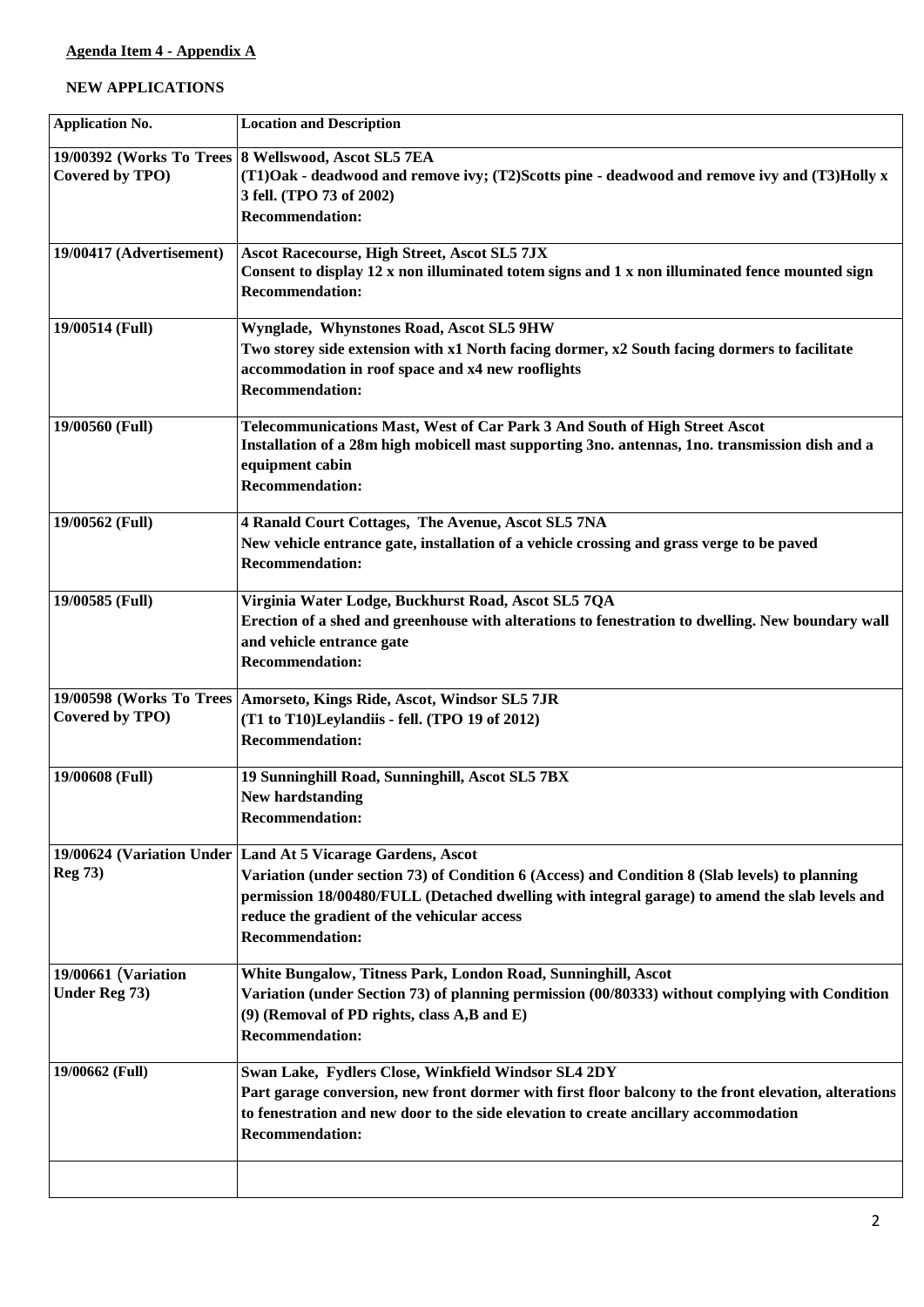| 19/00694 (Full) | 83 New Road, Ascot SL5 8PZ                                                                     |
|-----------------|------------------------------------------------------------------------------------------------|
|                 | Single storey side/rear extension                                                              |
|                 | <b>Recommendation:</b>                                                                         |
| 19/00707 (Full) | Hedgerows, 17 Walton Drive, Ascot SL5 7PG                                                      |
|                 | Single storey extension to the South East elevation                                            |
|                 | <b>Recommendation:</b>                                                                         |
| 19/00729 (Full) | Beechgrove And Cottage At Beechgrove, Church Lane, Ascot                                       |
|                 | Erection of a building comprising of 14 apartments plus basement parking, relocation of the    |
|                 | existing Church Lane access, and new landscaping following demolition of the existing dwelling |
|                 | and all associated outbuildings                                                                |
|                 | <b>Recommendation:</b>                                                                         |
| 19/00746 (Full) | 2 Hurstwood, Ascot SL5 9SP                                                                     |
|                 | Replacement single storey rear extension                                                       |
|                 | <b>Recommendation:</b>                                                                         |
|                 |                                                                                                |

# **Agenda Item 5 - Appendix B**

# **PLANNING APPEALS**

# **17/02621 St Mary's Lodge, St Mary's Road, Ascot SL5 9JG**

The development proposed was the construction of a detached part 1.5 storey, part 2 storey dwelling with integral garage following demolition of the existing outbuilding/garage. The appeal was dismissed.

# **Agenda Item 6 - Appendix C**

# **APPROVALS AND REFUSALS**

*Week ending 8 March*

**Application Number: 18/02021 Type: Full Proposal: Two storey front/side extension, single storey front infill extension, alterations to roof including x1 side facing dormer, garage conversion, alterations to fenestration and new detached garage.(Amended) Location: Ararat House Burleigh Road Ascot SL5 8ES Decision: Application Permitted Parish Council Recommendation: Objections**

**Application Number: 18/03582 Type: Class O Permitted Development Proposal: Change of use from B1 (office) to C3 (3 x apartments). Location: 9 Heath Villas Queens Place Ascot Decision: Prior Approval Required and Granted Parish Council Recommendation: Objections**

**Application Number: 18/02894 Type: Full Proposal: Two storey side extension to form a new house following demolition of the single storey extension, conservatory and garage. Location: 1 Kinross Avenue Ascot SL5 9EP Decision: Application Permitted Parish Council Recommendation: Objections**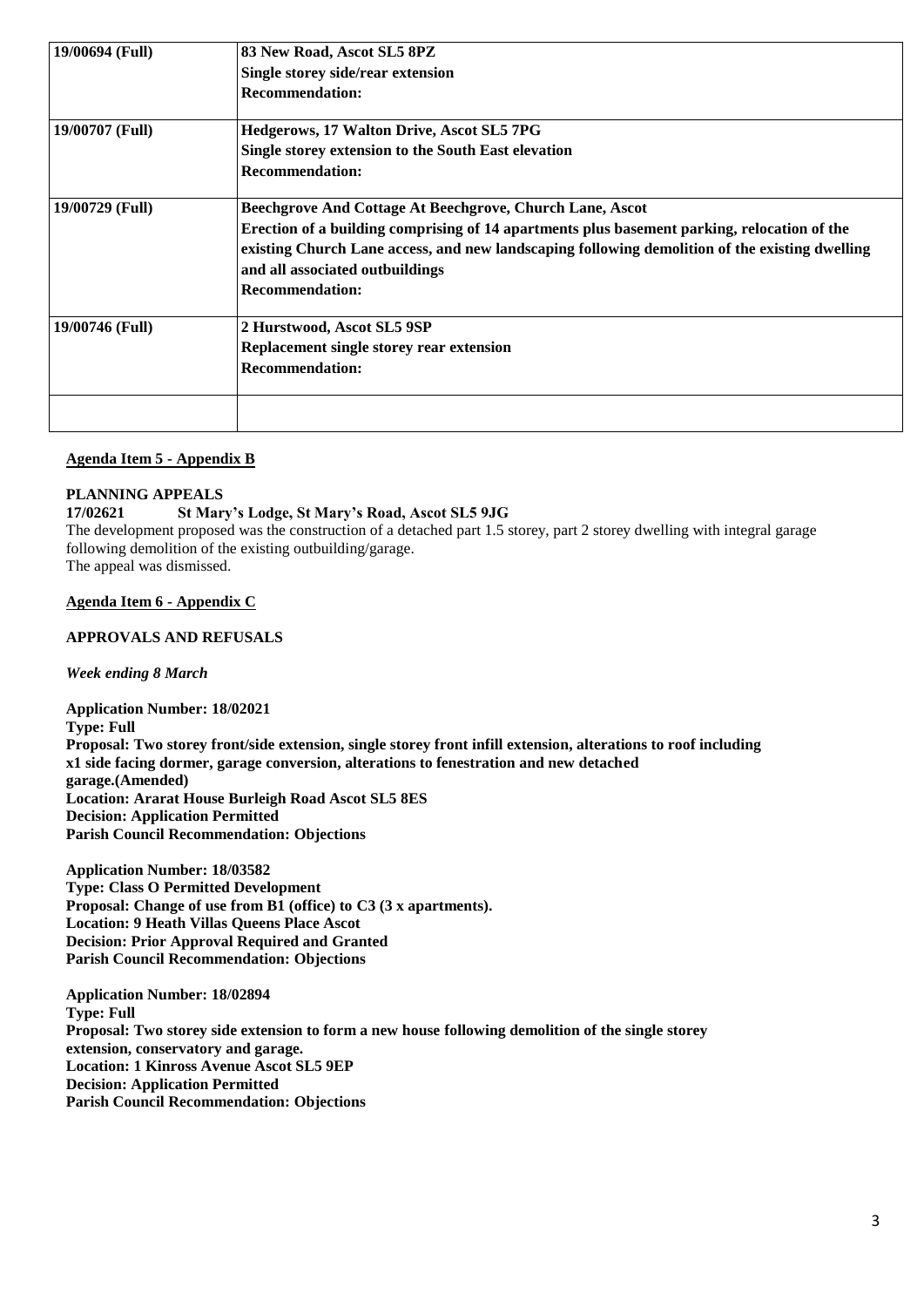Application Number: 18/03714 Type: Full Proposal: Extension to garage and new steps. Location: Windrush Hancocks Mount Ascot SL5 9PQ Decision: Refuse Parish Council Recommendation: Concerns

Application Number: 19/00015 Type: Full Proposal: Single storey side and rear extensions Location: 3 Stonehill Gate Hancocks Mount Ascot SL5 9WA Decision: Application Permitted Parish Council Recommendation: no comments

## *Week ending 15 March*

Application Number: 18/03516 Type: Full Proposal: Single storey front/side extension, garage conversion and relocation of side boundary and construction of new 2m high boundary treatment Location: 13 Sutherland Chase Ascot SL5 8TE Decision: Application Permitted Parish Council Recommendation: No Objections

Application Number: 18/03742 Type: Works To Trees Covered by TPO Proposal: See schedule of works. Location: Heatherwood Hospital London Road Ascot SL5 8AA Decision: Application Withdrawn Parish Council Recommendation: Concerns

**Application Number: 18/03543 Type: Full Proposal: Proposed single storey side/rear extension with balcony above and alterations to fenestration. Location: Santana 54 Llanvair Drive Ascot SL5 9LN Decision: Refuse Parish Council Recommendation: No Objections**

*Week ending 22 March*

Application Number: 18/03767 Type: Works To Trees Covered by TPO Proposal: (T1) Holly - Thin lower branches by 1 - 2m up to a height of 5m. (TPO 044 of 2011) Location: Grand Regency Heights Burleigh Road Ascot SL5 8FE Decision: Application Permitted Parish Council Recommendation: Referred to the Borough's Tree Officer

Application Number: 19/00033 Type: Variation Under Reg 73 Proposal: Variation of Condition 20 (under Section 73A) to substitute approved plans for the amended plans for the construction of a replacement dwelling with alterations to front boundary approved under 17/01650/FULL and amended under 18/00794/NMA. Location: Chatsworth Buckhurst Road Ascot SL5 7RS Decision: Application Permitted Parish Council Recommendation: No Concerns

Application Number: 19/00030 Type: Works To Trees Covered by TPO Proposal: (T1,2,3) - Pin Oak tree - Reduce lower crown by 2-3m leaving a ground clearance of 5m, remove all epicormic growth from main stems. (TPO 11 of 2014). Location: Fairchilds 7 Woodlands Ride Ascot SL5 9HP Decision: Application Permitted Parish Council Recommendation: Referred to the Borough's Tree Officer